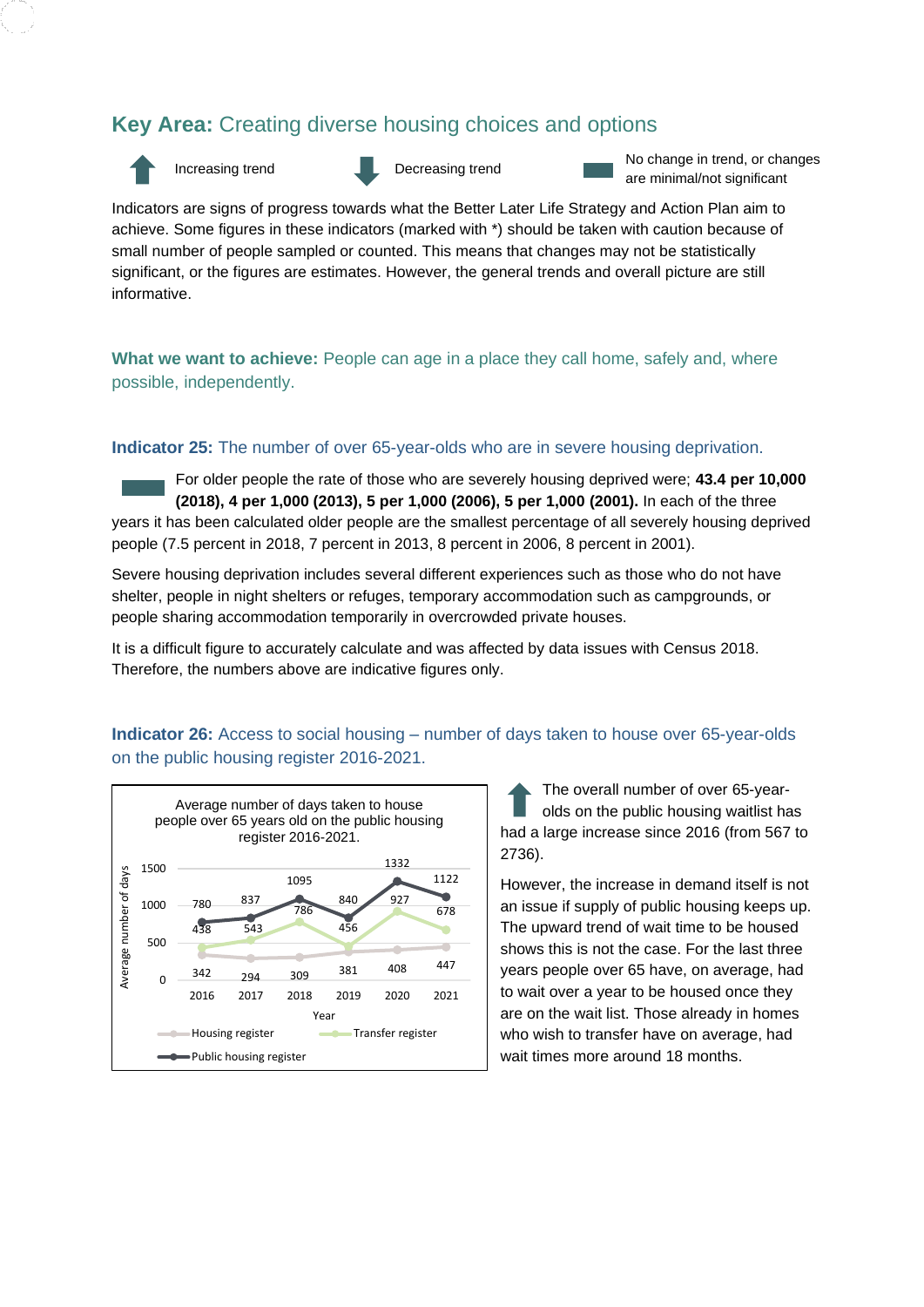# **Indicator 27:** Percentage of over 65-year-olds on the public housing register housed each year 2016-2021.



Another indicator of demand for public housing by older people not meeting supply is the percentage of those who are *housed*, regardless of wait time. In the last five years this has steadily declined (from 58 percent in 2016 down to 30 percent).

# **Indicator 28**: The percentage of over 65-year-olds who report their house is always or often colder than they would like in winter.



While ethnicity data needs to be treated with caution, it does show that for most ethnic groups, the trend over the years is stable. A lower percentage of Europeans than the percentages of other ethnicities report cold as an issue in all three years.

The percentage of older people who report their home as always or often colder than they would like during winter stayed generally stable between 2014 and 2018. There is no gender difference in this indicator.

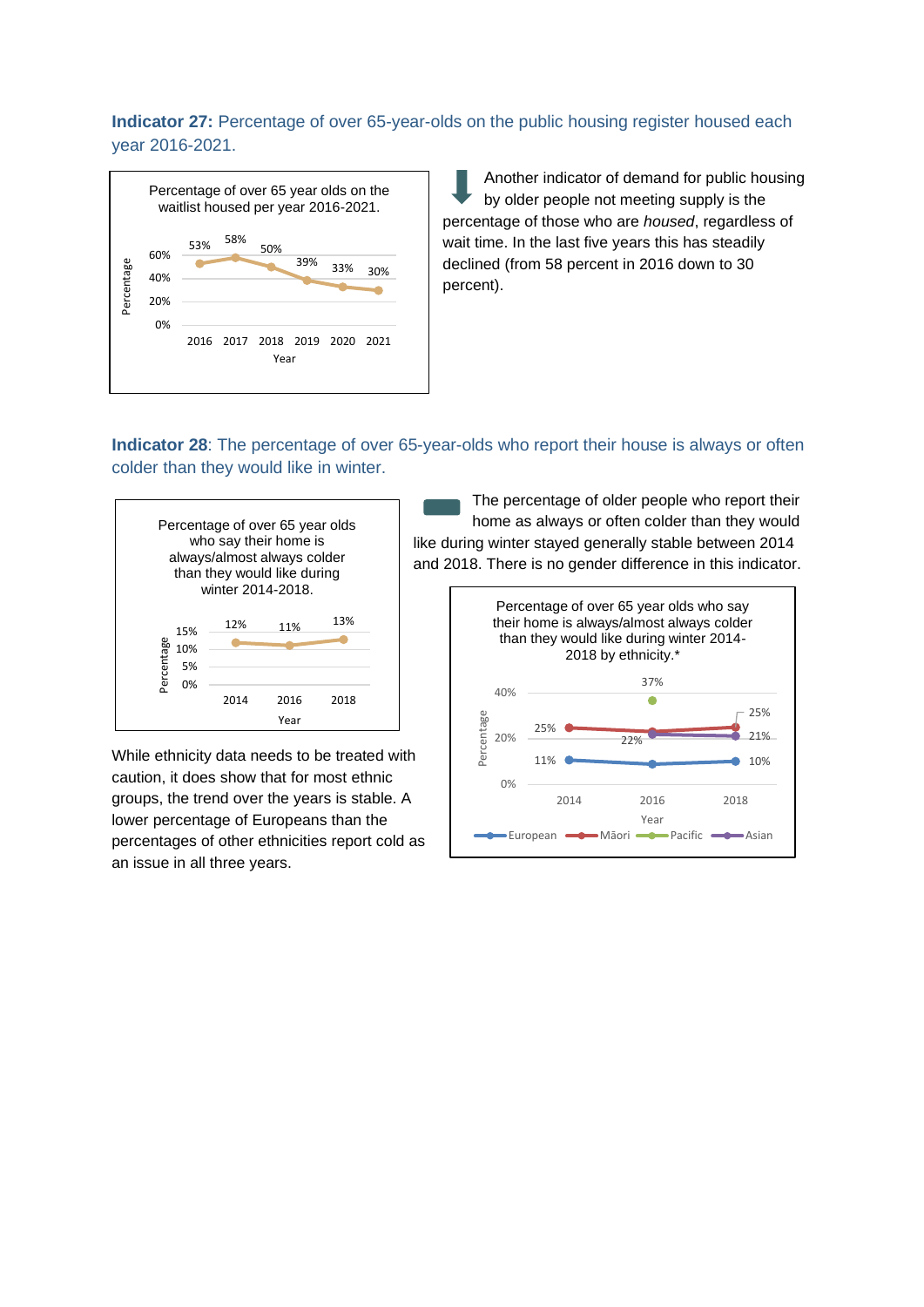### **Indicator 29:** Percentage of over 65-year-olds who report that their house has a major problem with dampness or mould.



#### The 2018 result combines

dampness and mould into one due to a change in methodology – therefore it does not represent a significant upward trend. There were no notable differences in gender for this indicator. Again, while ethnicity data for Māori and Pacific needs to be taken with caution, there is a clear pattern of them reporting these issues in their home at a higher level to Europeans.

# **Indicator 30.**: Percentage of over 65-year-olds who report that their home needs major repairs or maintenance.



This data should be viewed with caution. While the drop from 2016 to 2018 is interesting – it is too soon to say if this is an ongoing trend. There were no differences between genders and the ethnicity data is not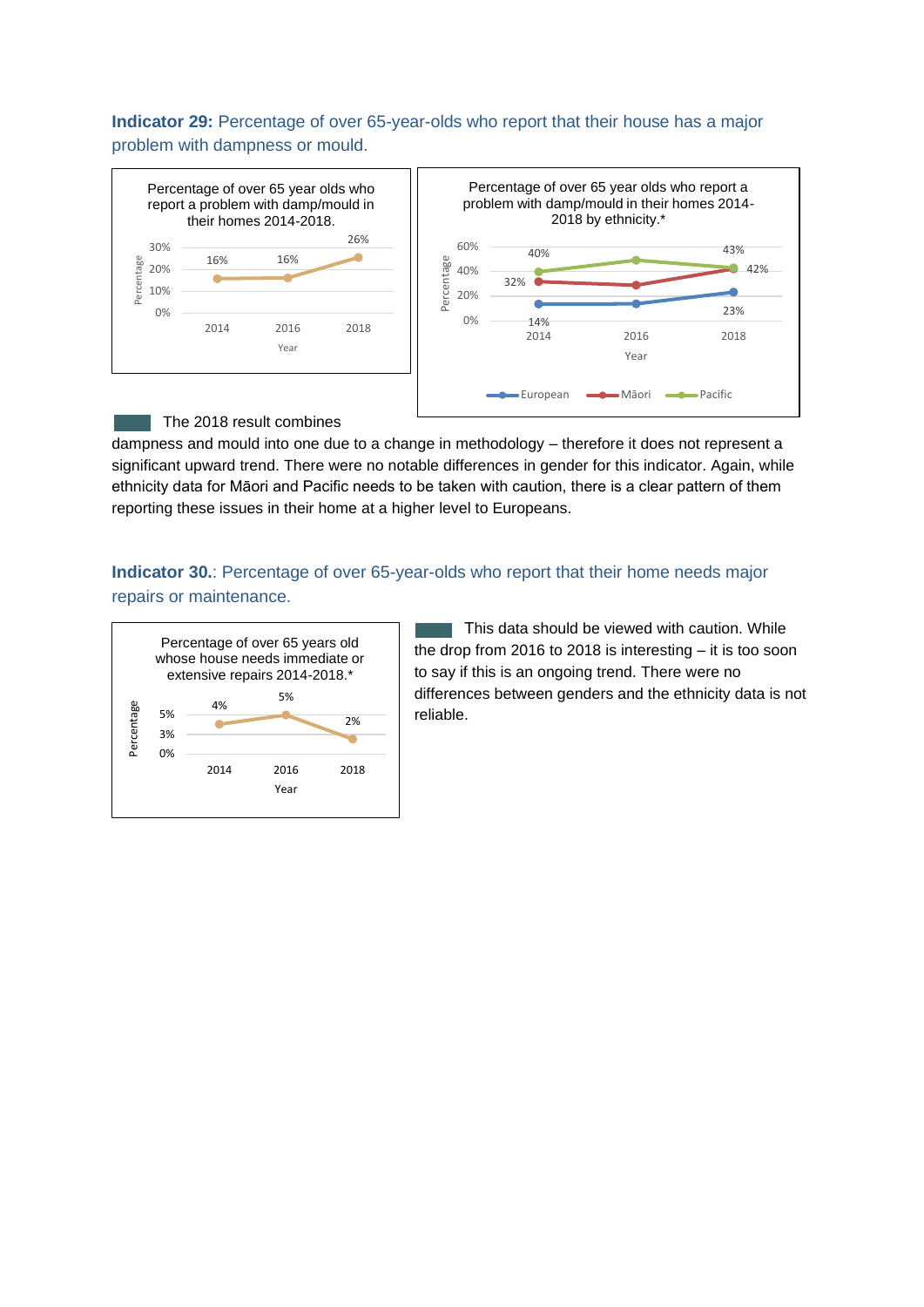**Indicator 31**: Percentage of over 65-year-olds who live in a household that spends more than 30% of its disposable income on housing costs.



The percentage of older people whose household spends more than 30 percent of its disposable income on housing costs has stayed essentially stable.



While the percentages are stable, it is important to recognise the *number* of people this represents given the fundamental importance of housing. For example, the 14 percent of all over 65-year-olds who lived in a household where more than 30 percent of income is spent on housing costs represents around 104,800 *people.* And while there is not a notable difference in percentages between genders the number of women in this situation in 2021 was around 9,500 more than men.

Similarly, while the ethnicity data should be viewed with notable caution, it's worth noting that in 2021 the 12 percent of Europeans represented around 72,300 people, the 18 percent of Māori represented around 12,700 people and the 22 percent of Pacific represented around 6,500 people.

#### **Indicator 32:** Percentage of over 65-year-olds who own their own home without a mortgage.



The percentage of older people who own their own homes without a mortgage has remained generally stable at slightly under 70



percent. There is no notable gender difference. Older Europeans are in this position at higher rates than the other ethnicities. In 2021 this was approximately 30 percent higher than Māori and around 46 percent high than Pacific people (though these ethnicity results should be taken with caution).